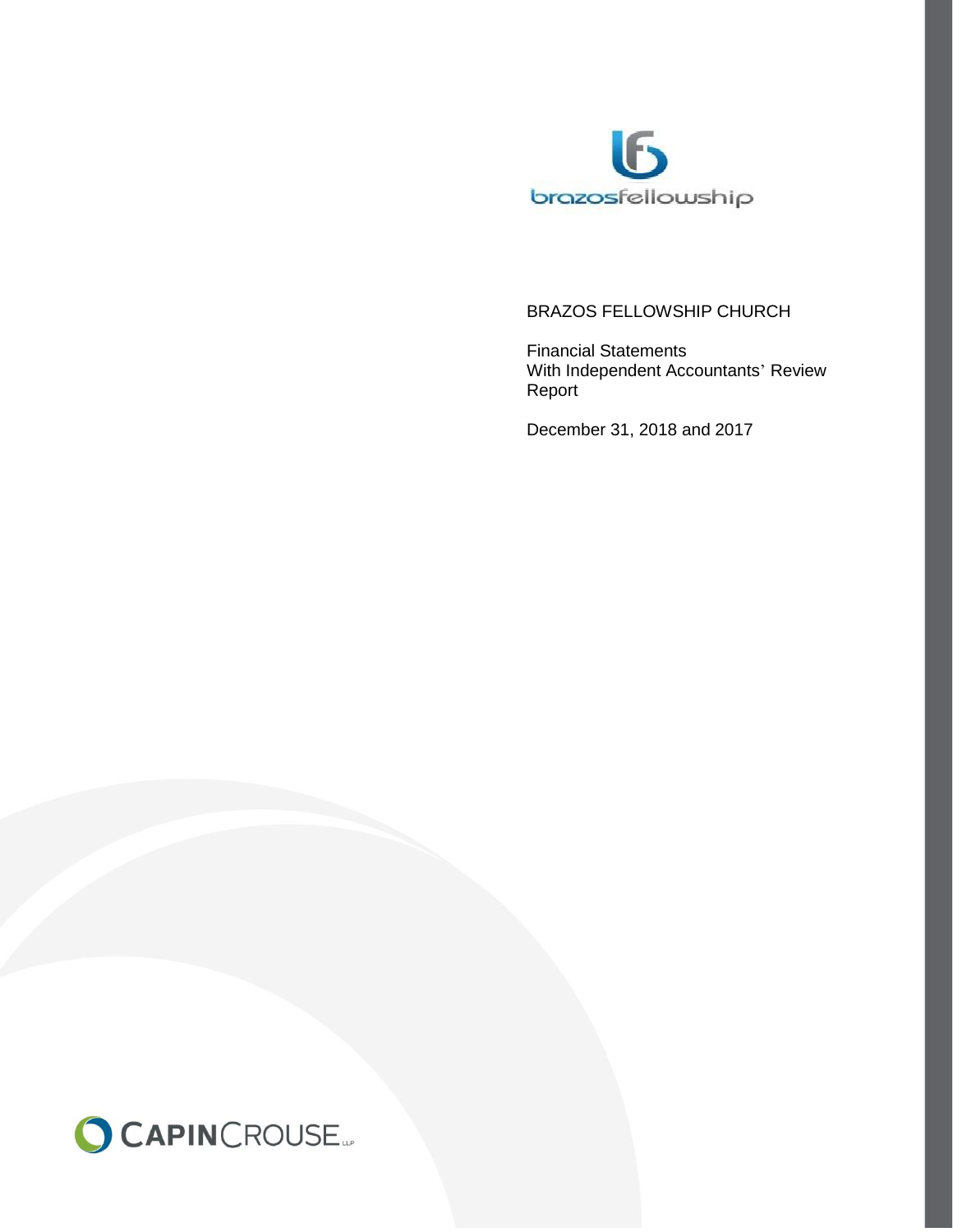

#### **INDEPENDENT ACCOUNTANTS' REVIEW REPORT**

Ministry Leadership Team Brazos Fellowship Church College Station, Texas

We have reviewed the accompanying financial statements of Brazos Fellowship Church, which comprise the statement of financial position as of December 31, 2018, and the related statements of activities and cash flows for the year then ended, and the related notes to the financial statements. A review includes primarily applying analytical procedures to management's financial data and making inquiries of management. A review is substantially less in scope than an audit, the objective of which is the expression of an opinion regarding the financial statements taken as a whole. Accordingly, we do not express such an opinion.

#### *Management's Responsibility for the Financial Statements*

Management is responsible for the preparation and fair presentation of the financial statements in accordance with accounting principles generally accepted in the United States of America; this includes the design, implementation, and maintenance of internal control relevant to the preparation and fair presentation of the financial statements that are free from material misstatement whether due to fraud or error.

#### *Accountants' Responsibility*

Our responsibility is to conduct the review engagements in accordance with *Statements on Standards for Accounting and Review Services* promulgated by the Accounting and Review Services Committee of the American Institute of Certified Public Accountants. Those standards require us to perform procedures to obtain limited assurance as a basis for reporting whether we are aware of any material modifications that should be made to the financial statements for them to be in accordance with accounting principles generally accepted in the United States of America. We believe that the results of our procedures provide a reasonable basis for our conclusion.

#### *Accountants' Conclusion*

Based on our review, we are not aware of any material modifications that should be made to the accompanying financial statements in order for them to be in accordance with accounting principles generally accepted in the United States of America.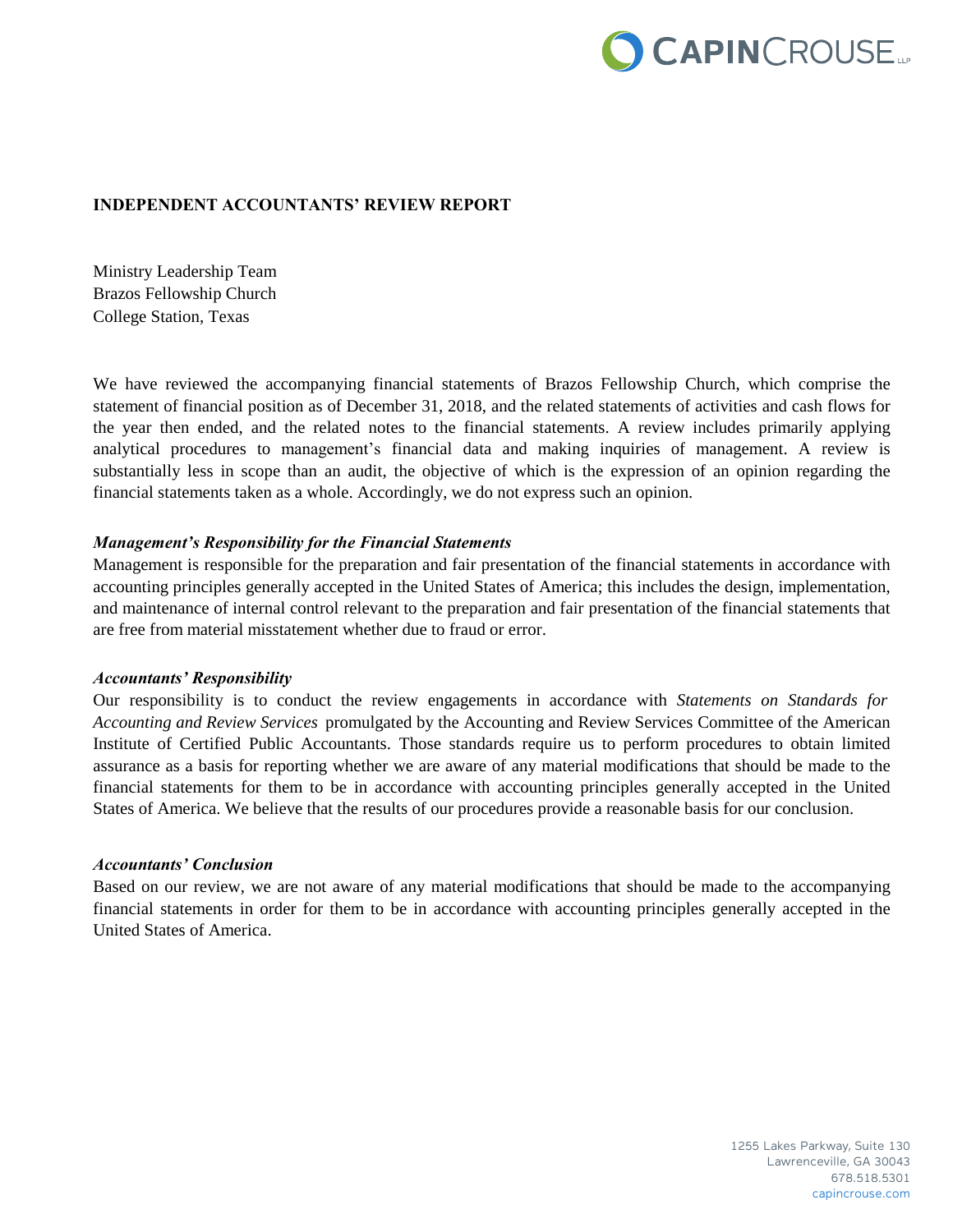Ministry Leadership Team Brazos Fellowship Church College Station, Texas

### *Emphasis of Matter*

As described in Note 2 to the financial statements, Brazos Fellowship Church has adopted Financial Accounting Standards Board (FASB) Accounting Standards Update (ASU) No. 2016-14, *Presentation of Financial Statements of Not-for-Profit Entities.* This has had a material effect on the presentation of the December 31, 2018 and 2017 financial statements. Our conclusion is not modified with respect to this matter.

## *Prior Period Financial Statements*

The 2017 financial statements were compiled by us, and we did not express an opinion, a conclusion, nor provide any form of assurance on those financial statements.

Capin Crouse LLP

Lawrenceville, Georgia December 11, 2019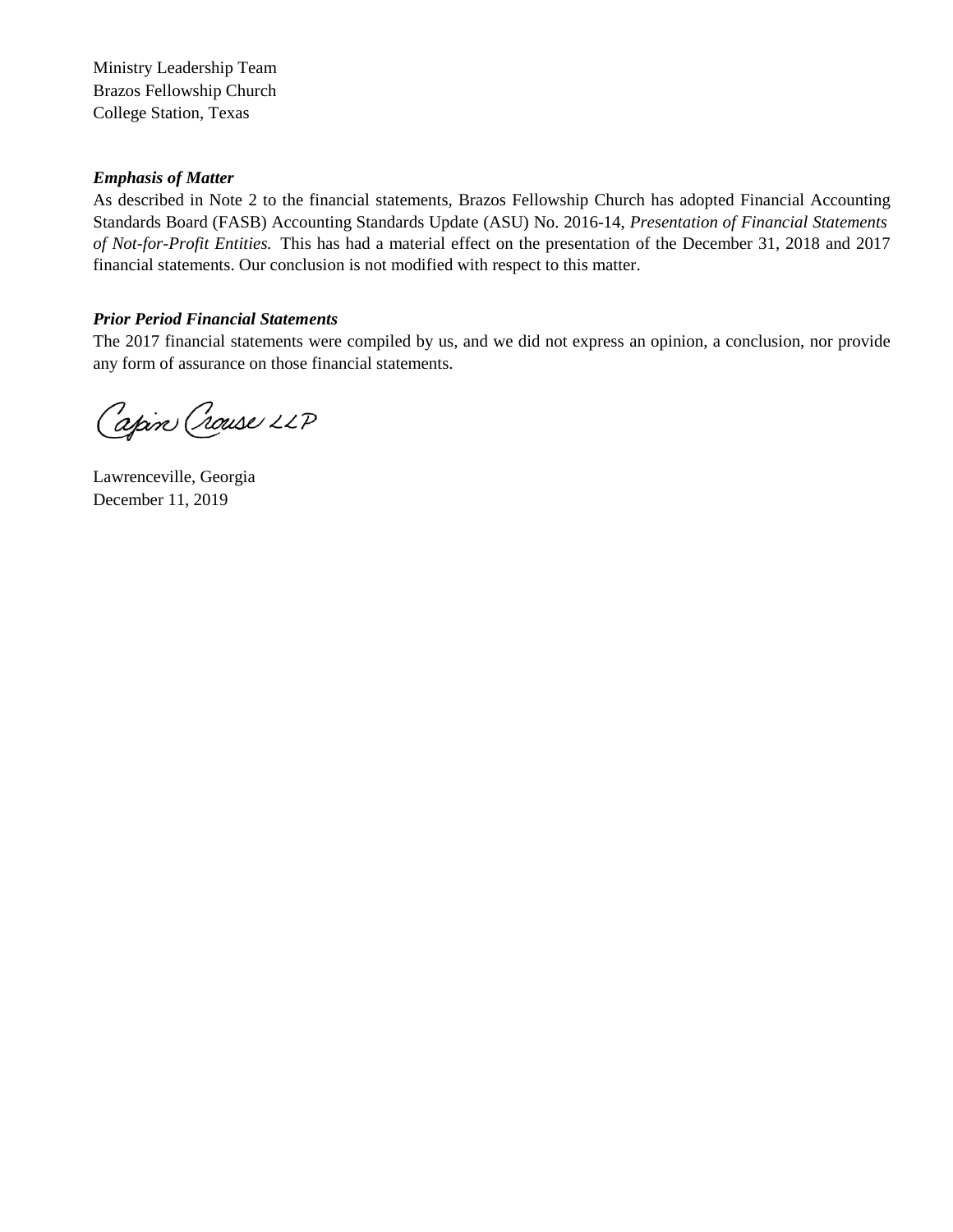# **BRAZOS FELLOWSHIP CHURCH**

## **Statements of Financial Position**

|                                          | December 31,    |                                        |  |  |  |  |
|------------------------------------------|-----------------|----------------------------------------|--|--|--|--|
|                                          | 2018            | 2017<br>(Compiled)                     |  |  |  |  |
|                                          | (Reviewed)      |                                        |  |  |  |  |
| <b>ASSETS:</b>                           |                 |                                        |  |  |  |  |
| Cash and cash equivalents                | \$<br>1,910,866 | $\mathcal{S}$<br>577,571               |  |  |  |  |
| Property and equipment-net               | 9,500,937       | 6,763,475                              |  |  |  |  |
| <b>Total Assets</b>                      | 11,411,803      | 7,341,046<br>$\boldsymbol{\mathsf{S}}$ |  |  |  |  |
| <b>LIABILITIES AND NET ASSETS:</b>       |                 |                                        |  |  |  |  |
| Liabilities:                             |                 |                                        |  |  |  |  |
| Accounts payable and accrued expenses    | \$<br>71,752    | \$<br>99,452                           |  |  |  |  |
| Notes payable                            | 6,983,300       | 4,877,820                              |  |  |  |  |
| Capital lease obligations                |                 | 15,980                                 |  |  |  |  |
|                                          | 7,055,052       | 4,993,252                              |  |  |  |  |
| Net assets:                              |                 |                                        |  |  |  |  |
| Without donor restrictions:              |                 |                                        |  |  |  |  |
| Operating                                | 1,825,749       | 465,898                                |  |  |  |  |
| Net investment in property and equipment | 2,517,637       | 901,149                                |  |  |  |  |
|                                          | 4,343,386       | 1,367,047                              |  |  |  |  |
| With donor restrictions:                 |                 |                                        |  |  |  |  |
| Restricted purpose projects              | 13,365          | 12,221                                 |  |  |  |  |
| Net investment in property and equipment |                 | 968,526                                |  |  |  |  |
|                                          | 13,365          | 980,747                                |  |  |  |  |
|                                          | 4,356,751       | 2,347,794                              |  |  |  |  |
| <b>Total Liabilities and Net Assets</b>  | 11,411,803<br>S | 7,341,046<br>\$                        |  |  |  |  |

See accompanying notes and independent accountants' review report